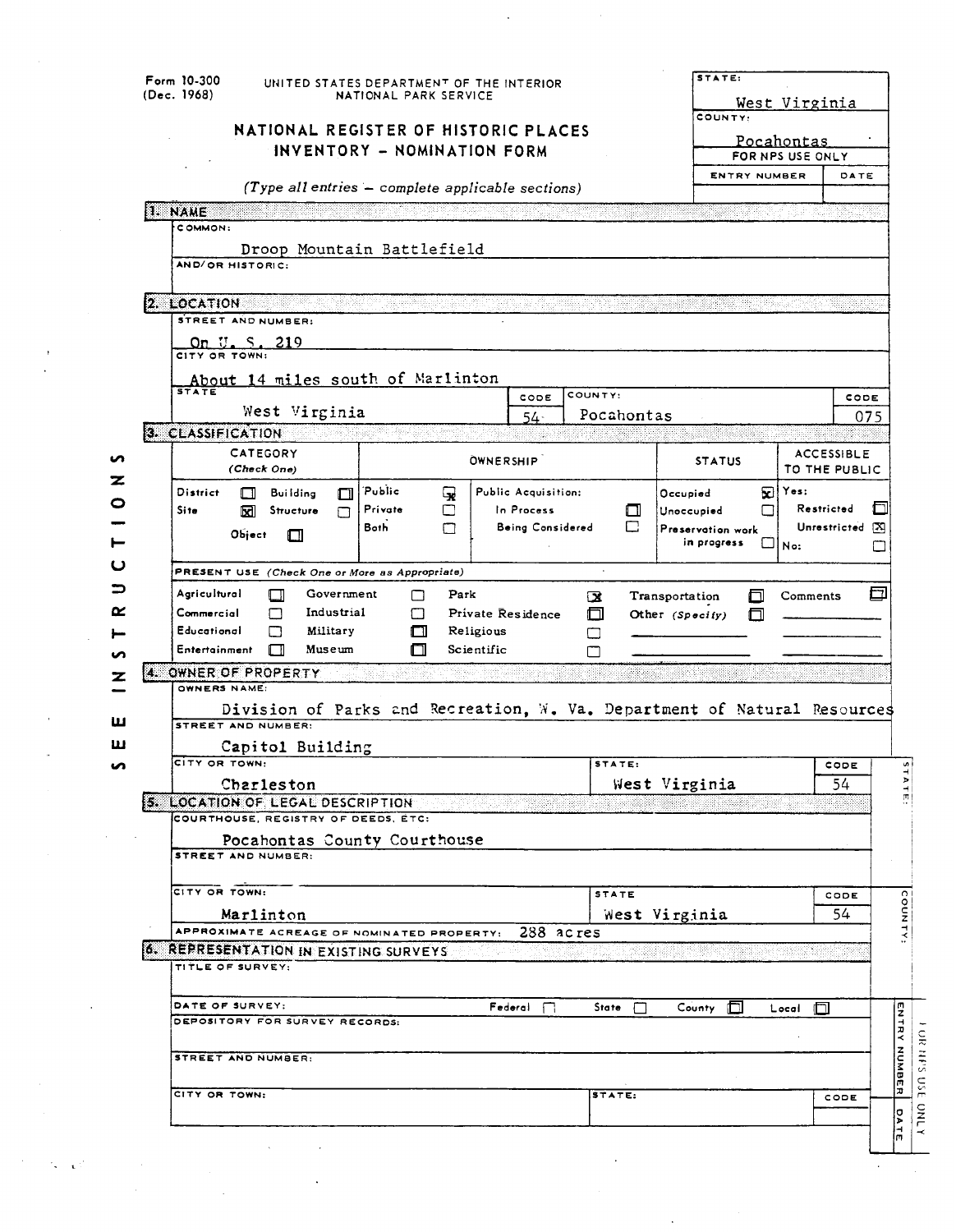| 7. DESCRIPTION   |           |         |      |             |                |              |             |       |       |    |               |  |
|------------------|-----------|---------|------|-------------|----------------|--------------|-------------|-------|-------|----|---------------|--|
|                  |           |         |      |             |                |              | (Check One) |       |       |    |               |  |
| <b>CONDITION</b> | Excellent | m       | Good |             | ΠI<br>Fair     | Deteriorated |             | m     | Ruins | ПI | Unexposed     |  |
|                  |           |         |      | (Check One) |                |              |             |       |       |    | (Check One)   |  |
| <b>INTEGRITY</b> |           | Altered | ſΠ   |             | つ<br>Unaltered |              |             | Moved |       |    | Original Site |  |

**7**  DESCRIBE THE PRESENT AND ORIGINAL **(If b70R'TI)** PHYSICAL APPEARANCE

Droop Mountain Battlefield State Park is today a densely wooded mountain area cut by deep ravines and traversed by well maintained roads. Buildings, all modern, include a park headquarters, three cabins, small stone shed, shelter, and two overlooks, one in the form of a tower. Cranberry bogs occupy a large oval area in this center of the park. **A** small grassy field to the east of the lookout tower is the only large break in the foliage. Route U. S. 219 borders this property.

The Civil War road to Lewisburg, however, extended over the mountain, and Confederate Colonel H. R. Jackson disposed his troops to block it against Averell's invasion from the North. At that time the northern slope of Droop Mountain was partially cultivated, strips of woodland partly concealing the approach from the pike. To attack this force from the front, Averell was forced to advance across open fields, but he placed his main reliance on a flanking movement through thick underbrush to weaken the Confederates' center.

There is now little to be seen of trenches and fortifications, which were constructed in part of perishable materials; however, trenches are still visible along the northern boundary.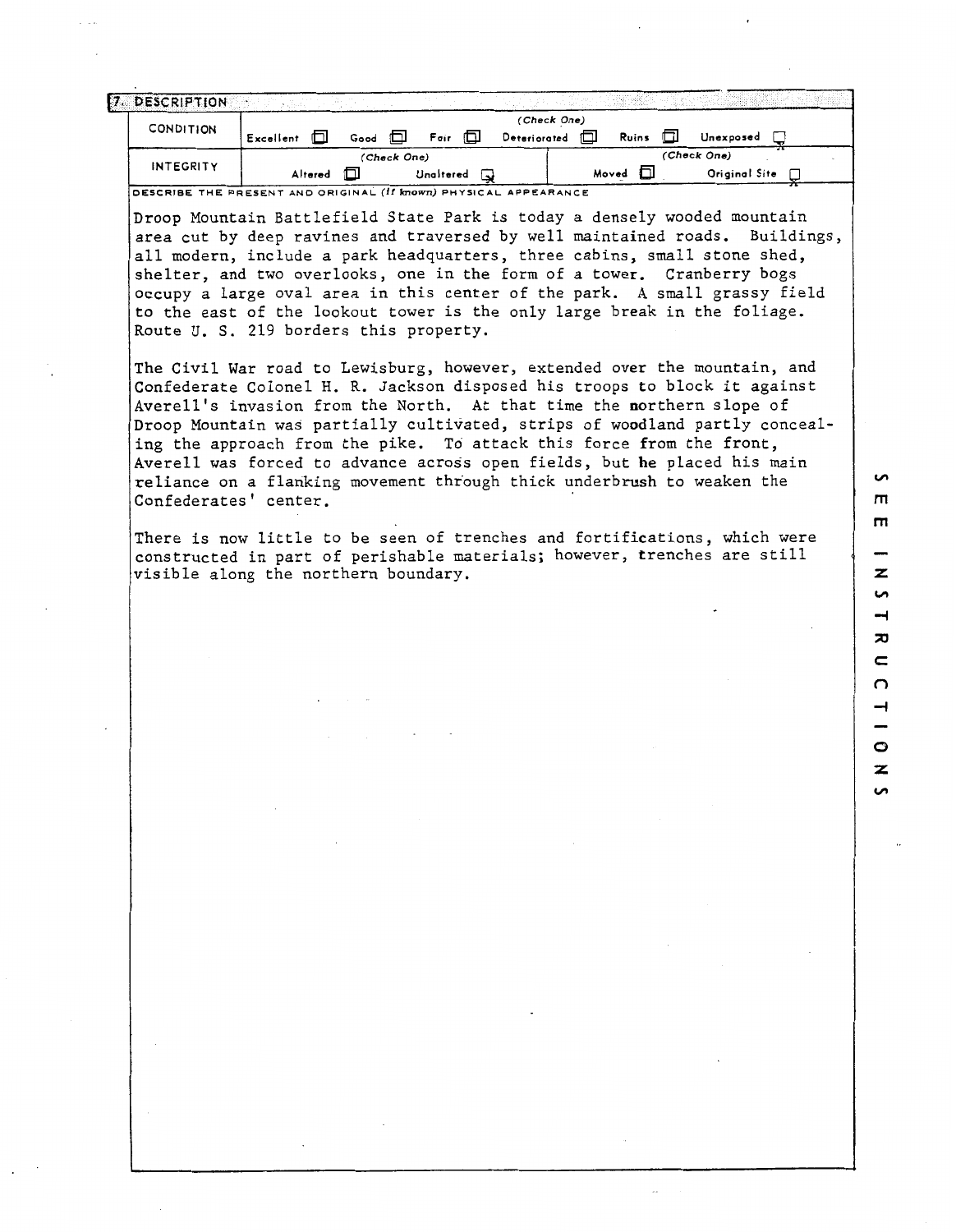| <b>8. SIGNIFICANCE</b>                                              |                                 |                 |                     |        |                                                                                                                                                           |        |                                   |                |        |
|---------------------------------------------------------------------|---------------------------------|-----------------|---------------------|--------|-----------------------------------------------------------------------------------------------------------------------------------------------------------|--------|-----------------------------------|----------------|--------|
| PERIOD (Check One or More as Appropriate)                           | Pre-Columbian<br>$\overline{1}$ |                 | 16th Century D      |        | 18th Century $\Box$                                                                                                                                       |        |                                   | 20th Century [ |        |
| 15th Century                                                        | П                               |                 | 17th Century $\Box$ |        | 19th Century F                                                                                                                                            |        |                                   |                |        |
|                                                                     |                                 |                 |                     |        | November 6, 1863                                                                                                                                          |        |                                   |                |        |
| SPECIFIC DATE(S) (If Applicable and Known)                          |                                 |                 |                     |        |                                                                                                                                                           |        |                                   |                |        |
| AREAS OF SIGNIFICANCE (Check One or More as Appropriate)            |                                 |                 |                     |        | Political                                                                                                                                                 |        |                                   |                |        |
| Abor iginal                                                         | Prehistoric                     |                 | <b>Education</b>    | □      | Religion/Phi-                                                                                                                                             | □      | Urban Planning<br>Other (Specify) |                | ப<br>□ |
| <b>Historic</b>                                                     | П                               | Industry        | Engineering         | □<br>□ | losophy                                                                                                                                                   | □      |                                   |                |        |
| Agriculture                                                         | П<br>⊡                          |                 | Invention           | П      | Science                                                                                                                                                   | □      |                                   |                |        |
| Art.                                                                | П                               |                 | Landscape           |        | Sculpture                                                                                                                                                 | $\Box$ |                                   |                |        |
| Commerce                                                            | □                               |                 | Architecture        | П      | Social/Human-                                                                                                                                             |        |                                   |                |        |
|                                                                     | Communications<br>$\Box$        |                 | Literature          | ⊓      | itarian                                                                                                                                                   | □      |                                   |                |        |
| Conservation                                                        | П                               | <b>Military</b> |                     | 囷      | Theater                                                                                                                                                   | □      |                                   |                |        |
|                                                                     |                                 | Music           |                     | П      | <b>Transportation</b>                                                                                                                                     | П      |                                   |                |        |
| STATEMENT OF SIGNIFICANCE (Include Personages, Dates, Events, Etc.) |                                 |                 |                     |        |                                                                                                                                                           |        |                                   |                |        |
|                                                                     |                                 |                 |                     |        | 1926, it was to be developed as a memorial to both the North and the South.<br>From a military standpoint, the Federal objective was to clear the Confed- |        |                                   |                |        |
|                                                                     |                                 |                 |                     |        |                                                                                                                                                           |        |                                   |                |        |
|                                                                     |                                 |                 |                     |        | erate forces from the Greenbrier Valley, which they occupied in its total                                                                                 |        |                                   |                |        |
|                                                                     |                                 |                 |                     |        | length. A continuing objective of the North was the severing of the                                                                                       |        |                                   |                |        |
|                                                                     |                                 |                 |                     |        | Virginia and Tennessee Railroad, lifeline of Confederate forces fighting                                                                                  |        |                                   |                |        |
|                                                                     |                                 |                 |                     |        | in the eastern part of Tennessee. But access to this railroad was next to                                                                                 |        |                                   |                |        |
|                                                                     |                                 |                 |                     |        | impossible as long as the Confederates blocked the Greenbrier Valley.                                                                                     |        |                                   |                |        |
|                                                                     |                                 |                 |                     |        |                                                                                                                                                           |        |                                   |                |        |
|                                                                     |                                 |                 |                     |        | There are six hundred and thirty-two (632) actions of various types listed                                                                                |        |                                   |                |        |
|                                                                     |                                 |                 |                     |        | for the State of West Virginia; the Battle of Droop Mountain is considered                                                                                |        |                                   |                |        |
| one of the principal conflicts.                                     |                                 |                 |                     |        |                                                                                                                                                           |        |                                   |                |        |
|                                                                     |                                 |                 |                     |        |                                                                                                                                                           |        |                                   |                |        |
|                                                                     |                                 |                 |                     |        | Brigadier General William Averell defeated Brigadier General John Echols                                                                                  |        |                                   |                |        |
|                                                                     |                                 |                 |                     |        | CSA, of Virginia, on November 6, 1863. Averell's Federal troops outnum-                                                                                   |        |                                   |                |        |
|                                                                     |                                 |                 |                     |        | bered the Confederate troops 3 or 4 thousand to 1,700. Echols had the                                                                                     |        |                                   |                |        |
|                                                                     |                                 |                 |                     |        | advantage of position from the crest of Droop Mountain. Dr. Dallas Shaffer<br>in a booklet describing the conflict lists Union casualties, killed,        |        |                                   |                |        |
|                                                                     |                                 |                 |                     |        | wounded and missing, at 119 and Confederate losses at 275. The defeat of                                                                                  |        |                                   |                |        |
|                                                                     |                                 |                 |                     |        | the Confederates restrained further Confederate action in all the area                                                                                    |        |                                   |                |        |
|                                                                     |                                 |                 |                     |        | west of the Allegheny Mountains with the exception of a few minor skirmishes                                                                              |        |                                   |                |        |
|                                                                     |                                 |                 |                     |        | A West Virginia historian notes that from the conclusion of this battle the                                                                               |        |                                   |                |        |
|                                                                     |                                 |                 |                     |        | Confederate forces never had any further success in West Virginia. In                                                                                     |        |                                   |                |        |
|                                                                     |                                 |                 |                     |        | December, 1863, Averell was able to reach Salem, Virginia, and destroy the                                                                                |        |                                   |                |        |
| railroad at that point.                                             |                                 |                 |                     |        |                                                                                                                                                           |        |                                   |                |        |
|                                                                     |                                 |                 |                     |        |                                                                                                                                                           |        |                                   |                |        |
|                                                                     |                                 |                 |                     |        | West Virginia's part in the war was one of divided loyalties, as illustrated                                                                              |        |                                   |                |        |
| most clearly in the Battle of Droop Mountain.                       |                                 |                 |                     |        |                                                                                                                                                           |        |                                   |                |        |
|                                                                     |                                 |                 |                     |        |                                                                                                                                                           |        |                                   |                |        |
|                                                                     |                                 |                 |                     |        | The Battle of Droop Mountain was in some degree responsible for the crea-                                                                                 |        |                                   |                |        |
|                                                                     |                                 |                 |                     |        | tion of the State of West Virginia, while Lincoln referred to Averell's                                                                                   |        |                                   |                |        |
|                                                                     |                                 |                 |                     |        | victory to boost the morale of Federals in Tennessee who had recently been<br>defeated by General Sam Jones at Rogersville. Federal Commander Burnside    |        |                                   |                |        |

Ź

 $\frac{1}{2}$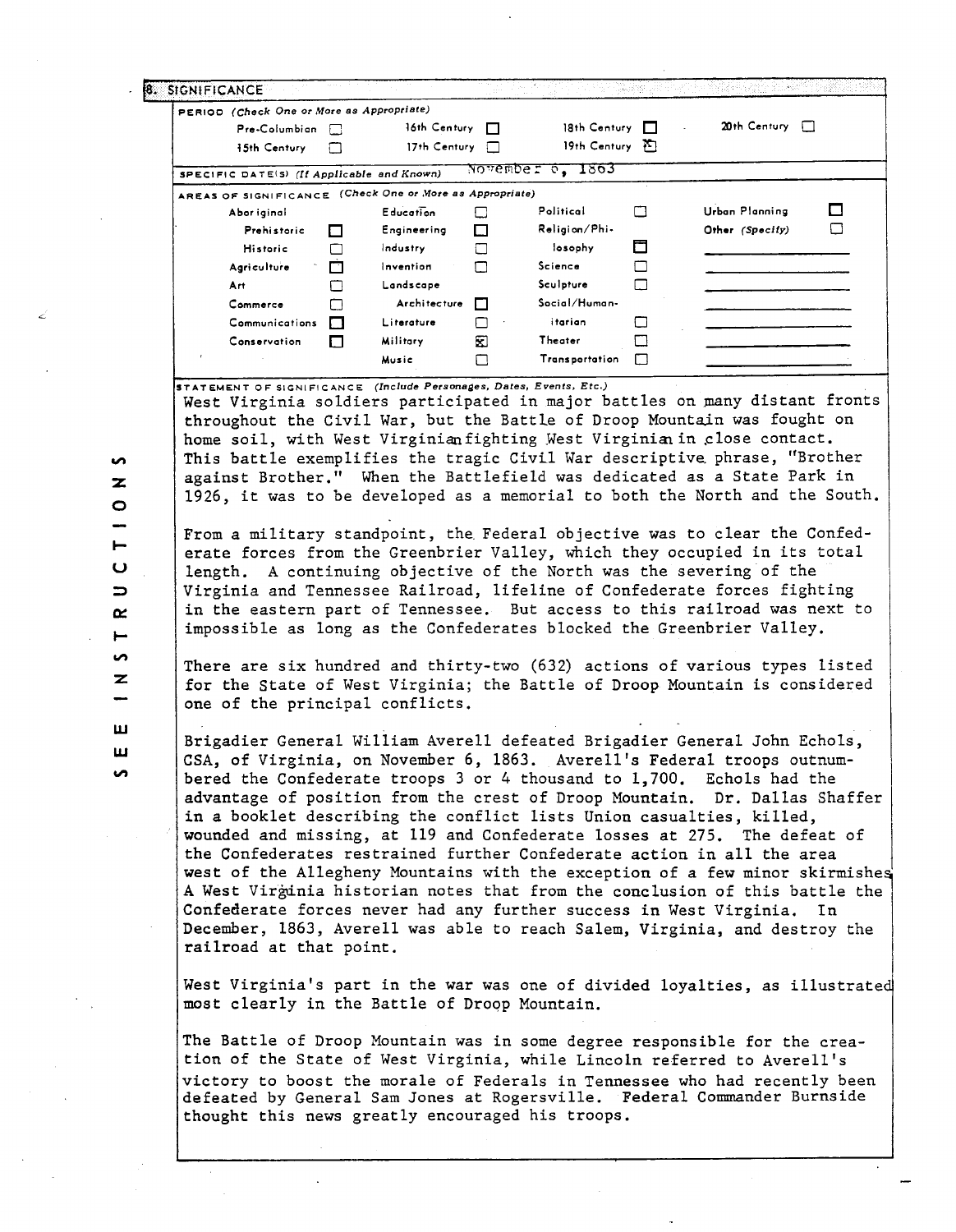| 9. MAJOR BIBLIOGRAPHICAL REFERENCES                                                                                                                                                                                                                                               |      |         |           |                    |                         |                                                                  |                 |
|-----------------------------------------------------------------------------------------------------------------------------------------------------------------------------------------------------------------------------------------------------------------------------------|------|---------|-----------|--------------------|-------------------------|------------------------------------------------------------------|-----------------|
| Shaffer, Dallas B. The Battle at Droop Mountain. Division of Parks and<br>Recreation, Department of Natural Resources. Charleston, 1963. 12 pp.<br>For the lives of the principals, Averell and Echols, Cf. Dictionary of<br>American Biography.                                  |      |         |           |                    |                         |                                                                  |                 |
| 10. GEOGRAPHICAL DATA                                                                                                                                                                                                                                                             |      |         |           |                    |                         |                                                                  |                 |
| LATITUDE AND LONGITUDE COORDINATES                                                                                                                                                                                                                                                |      |         |           |                    |                         | LATITUDE AND LONGITUDE COORDINATES                               |                 |
| DEFINING A RECTANGLE LOCATING THE PROPERTY                                                                                                                                                                                                                                        |      | OI<br>R |           |                    |                         | DEFINING THE CENTER POINT OF A PROPERTY<br>OF LESS THAN ONE ACRE |                 |
| <b>CORNER</b><br>LATITUDE<br>LONGITUDE                                                                                                                                                                                                                                            |      |         |           | <b>LATITUDE</b>    |                         | <b>LONGITUDE</b>                                                 |                 |
| Degrees Minutes Seconds Degrees Minutes Seconds<br>$  80$ s 16, 52, 99<br>$38 \cdot 07 \cdot 06.49$<br><b>NW</b><br>$80 \cdot 15 \cdot 48.05$<br>38°07.06.40<br>NE<br>$38°06.06.04$ 80 ° 15 · 48.05<br><b>SE</b><br>$80 \cdot 16 \cdot 52.99$<br>$38.06 \cdot 06.04$<br><b>SW</b> |      |         | $\bullet$ |                    | Degrees Minutes Seconds | Degrees Minutes Seconds                                          |                 |
| LIST ALL STATES AND COUNTIES FOR PROPERTIES OVERLAPPING STATE OR COUNTY BOUNDARIES                                                                                                                                                                                                |      |         |           |                    |                         |                                                                  |                 |
| STATE:<br>Koully, zopac.                                                                                                                                                                                                                                                          | CODE |         | COUNTY    |                    |                         |                                                                  | ш<br>CODE       |
| STATE:                                                                                                                                                                                                                                                                            | CODE |         | COUNTY:   |                    |                         |                                                                  | m<br>CODE       |
| STATE:                                                                                                                                                                                                                                                                            | CODE |         | COUNTY:   |                    |                         |                                                                  | z<br>CODE<br>n  |
| STATE:                                                                                                                                                                                                                                                                            | CODE |         | COUNTY:   |                    |                         |                                                                  | CODE<br>ᅍ       |
| 11. FORM PREPARED BY                                                                                                                                                                                                                                                              |      |         |           |                    |                         |                                                                  |                 |
| NAME AND TITLE:                                                                                                                                                                                                                                                                   |      |         |           |                    |                         |                                                                  | n               |
| Clifford M. Lewis, S.J.<br>ORGANIZATION                                                                                                                                                                                                                                           |      |         |           |                    |                         | DATE                                                             |                 |
| In contract with W. Va. Antiquities Commission                                                                                                                                                                                                                                    |      |         |           |                    |                         |                                                                  | October 7, 1970 |
| STREET AND NUMBER:                                                                                                                                                                                                                                                                |      |         |           |                    |                         |                                                                  | o               |
| Wheeling College                                                                                                                                                                                                                                                                  |      |         |           |                    |                         |                                                                  | z               |
| CITY OR TOWN:                                                                                                                                                                                                                                                                     |      |         | STATE     |                    |                         |                                                                  | CODE<br>ທ       |
| Wheeling<br>12. STATE LIAISON OFFICER CERTIFICATION                                                                                                                                                                                                                               |      |         |           | West Virginia      |                         |                                                                  | 54              |
|                                                                                                                                                                                                                                                                                   |      |         |           |                    |                         | NATIONAL REGISTER VERIFICATION                                   |                 |
| As the designated State Liaison Officer for the Na-<br>tional Historic Preservation Act of 1966 (Public Law<br>89-665), I hereby nominate this property for inclusion<br>in the National Register and certify that it has been                                                    |      |         |           | National Register. |                         | I hereby certify that this property is included in the           |                 |
| evaluated according to the criteria and procedures set<br>forth by the National Park Service. The recommended<br>level of significance of this nomination is:<br>Local $\Box$<br>National $\Box$<br>State $\mathbb{R}$                                                            |      |         |           |                    |                         | Chief, Office of Archeology and Historic Preservation            |                 |
| Dallas B. Shaffer                                                                                                                                                                                                                                                                 |      |         | ATTEST:   |                    |                         |                                                                  |                 |
| Title State Liaison Officer                                                                                                                                                                                                                                                       |      |         |           |                    |                         | Keeper of The National Register                                  |                 |
| Date October 9, 1970                                                                                                                                                                                                                                                              |      |         | Date      |                    |                         |                                                                  |                 |

 $\frac{1}{2}$ 

 $\mathbb{Z}^2$ 

 $\ddot{\phantom{a}}$ 

 $\ddot{\phantom{a}}$ 

 $\blacksquare$  $\overline{\phantom{0}}$  $\overline{\mathbf{z}}$  $\bullet$  $\rightarrow$  $\overline{\mathbf{z}}$  $\overline{\phantom{0}}$  $\overline{c}$  $\begin{array}{c}\n1 \\
1\n\end{array}$  $rac{z}{\infty}$ 

 $\ddot{\phi}$ 

 $\hat{\boldsymbol{\epsilon}}$ 

 $\bar{\mathcal{A}}$ 

 $\frac{1}{2}$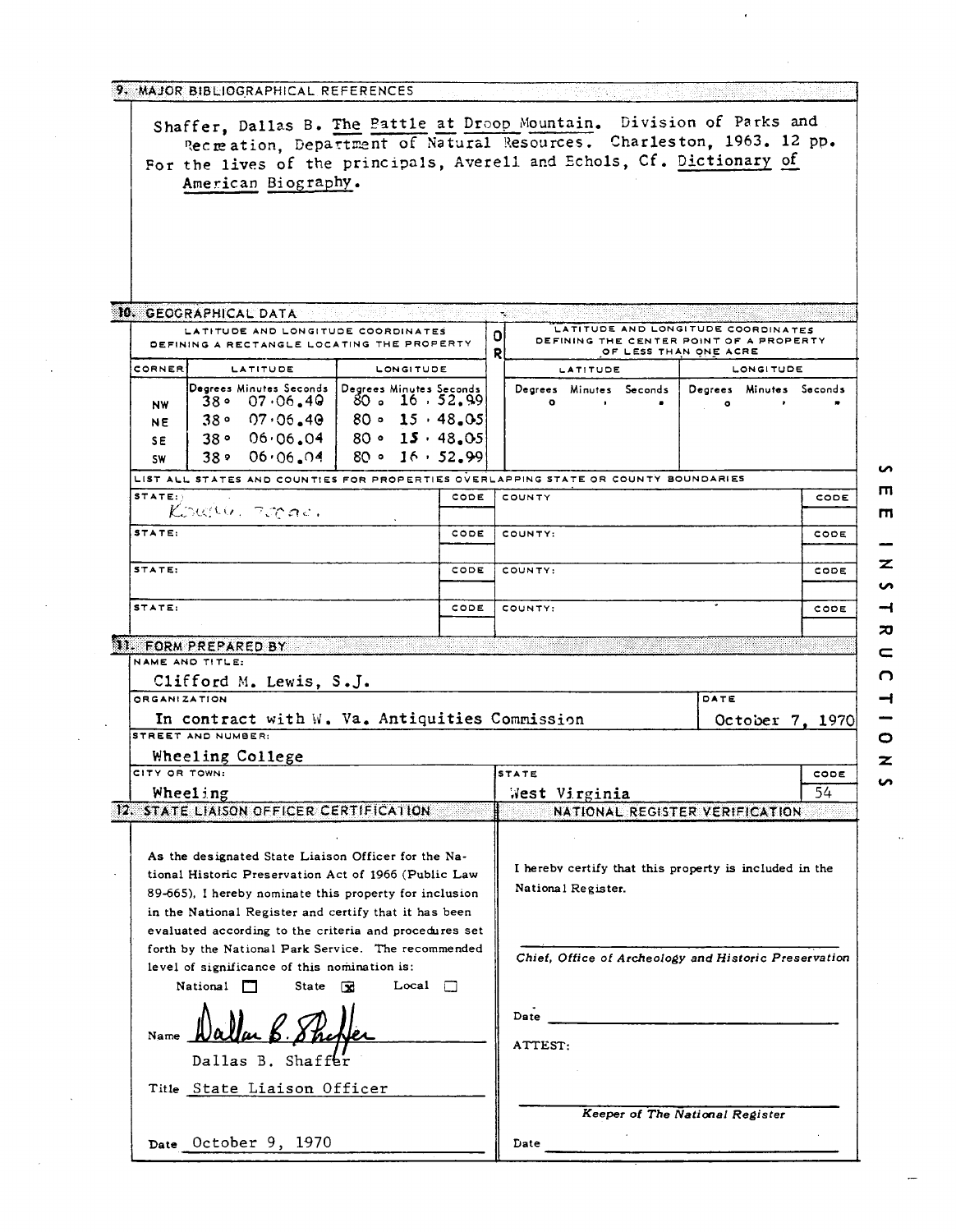|                                                                                                                       | UNITED STATES DEPARTMENT OF THE INTERIOR<br>NATIONAL PARK SERVICE |            |      |  |  |
|-----------------------------------------------------------------------------------------------------------------------|-------------------------------------------------------------------|------------|------|--|--|
| NATIONAL REGISTER OF HISTORIC PLACES                                                                                  | COUNTY<br>Pocahontas                                              |            |      |  |  |
|                                                                                                                       | PROPERTY PHOTOGRAPH FORM                                          |            |      |  |  |
|                                                                                                                       | (Type all entries - attach to or enclose with photograph)         |            |      |  |  |
| I. NAME                                                                                                               |                                                                   |            |      |  |  |
| COMMON: Droop Mountain Battlefield                                                                                    |                                                                   |            |      |  |  |
| AND/OR HISTORIC:                                                                                                      |                                                                   |            |      |  |  |
| 2. LOCATION                                                                                                           |                                                                   |            |      |  |  |
| STREET AND NUMBER:                                                                                                    |                                                                   |            |      |  |  |
| U.S. 219                                                                                                              |                                                                   |            |      |  |  |
|                                                                                                                       |                                                                   |            |      |  |  |
| CITY OR TOWN:                                                                                                         |                                                                   |            |      |  |  |
| 14 miles south of Marlinton                                                                                           |                                                                   |            |      |  |  |
| STATE:                                                                                                                | COUNTY:<br>CODE                                                   |            |      |  |  |
| West Virginia                                                                                                         | 54                                                                | Pocahontas | 075  |  |  |
| 3. PHOTO REFERENCE<br>rt shi 1950an 19                                                                                |                                                                   |            |      |  |  |
| PHOTO CREDIT:                                                                                                         |                                                                   |            |      |  |  |
| Henry Topping<br>DATE OF PHOTO:                                                                                       |                                                                   |            |      |  |  |
|                                                                                                                       | November 6, 1863, date of drawing                                 |            |      |  |  |
| NEGATIVE FILED AT: W. Va. Antiquities Commission, 39 Mountain Lair (Old),                                             |                                                                   |            |      |  |  |
| West Virginia University, Morgantown, W. Va.<br>4. IDENTIFICATION                                                     |                                                                   |            |      |  |  |
| DESCRIBE VIEW, DIRECTION, ETC.                                                                                        |                                                                   |            |      |  |  |
|                                                                                                                       |                                                                   |            |      |  |  |
| Taken from War of the Rebellion, Series 1, Vol. XXIX. Shows<br>disposition of troops at the Battle of Droop Mountain. |                                                                   |            | CODE |  |  |

 $\label{eq:2} \frac{1}{2} \sum_{i=1}^n \frac{1}{2} \sum_{j=1}^n \frac{1}{2} \sum_{j=1}^n \frac{1}{2} \sum_{j=1}^n \frac{1}{2} \sum_{j=1}^n \frac{1}{2} \sum_{j=1}^n \frac{1}{2} \sum_{j=1}^n \frac{1}{2} \sum_{j=1}^n \frac{1}{2} \sum_{j=1}^n \frac{1}{2} \sum_{j=1}^n \frac{1}{2} \sum_{j=1}^n \frac{1}{2} \sum_{j=1}^n \frac{1}{2} \sum_{j=1}^n \frac{1}{$ 

 $\sim$ 

 $\sim$ 

 $\mathcal{O}(\mathcal{O})$ 

 $\mathbb{R}$ 

 $\hat{\boldsymbol{\beta}}$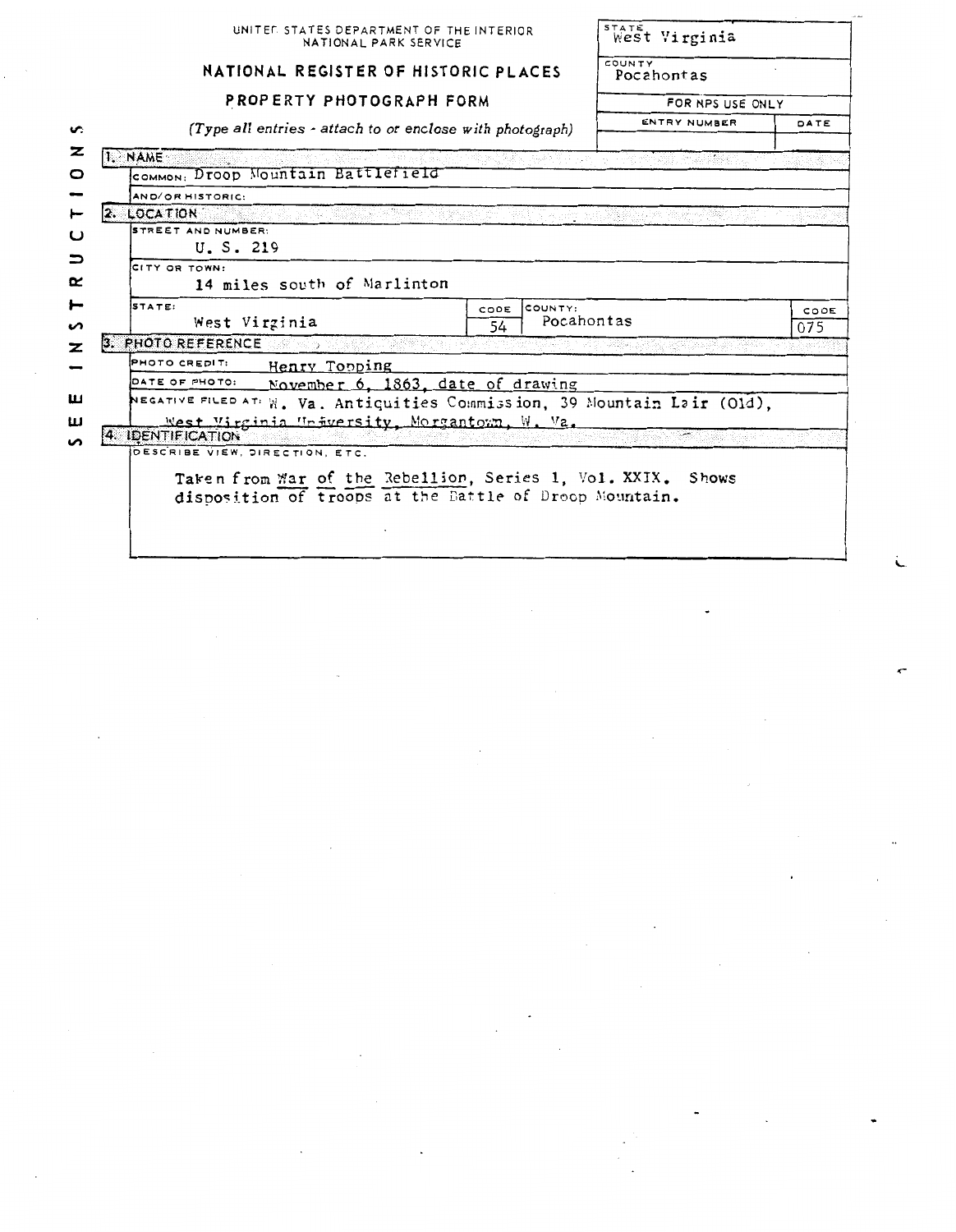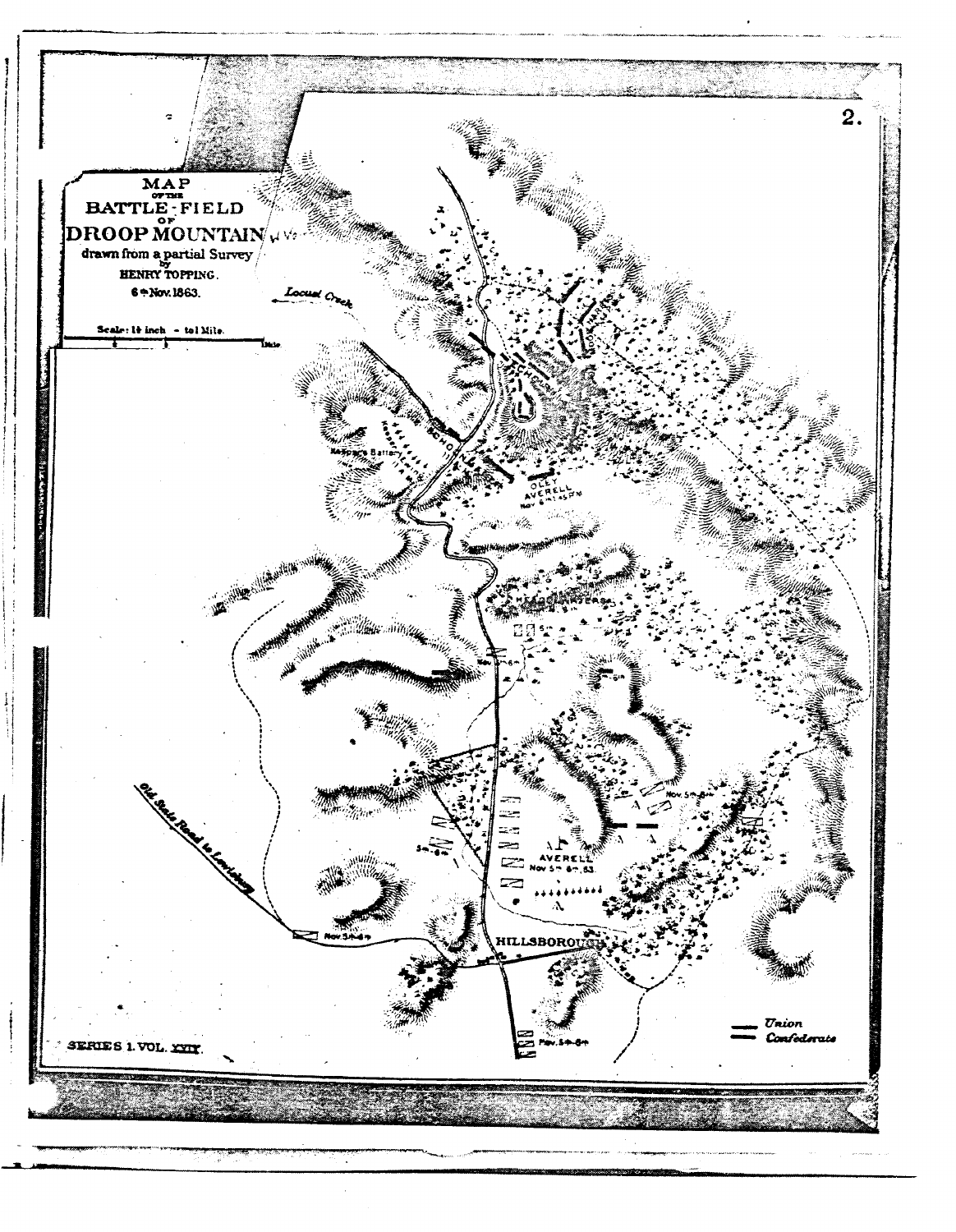|                            |                                                                                          | $30E - 330$                                                            |            |                       |                                                                                              |      |
|----------------------------|------------------------------------------------------------------------------------------|------------------------------------------------------------------------|------------|-----------------------|----------------------------------------------------------------------------------------------|------|
| Form 10-301<br>(July 1969) |                                                                                          | UNITED STATES DEPARTMENT OF THE INTERIOR<br>NATIONAL PARK SERVICE      |            |                       | <b>STATE</b><br>West Virginia                                                                |      |
|                            |                                                                                          | NATIONAL REGISTER OF HISTORIC PLACES                                   |            |                       | <b>COUNTY</b><br>Pocahontas                                                                  |      |
|                            |                                                                                          | PROPERTY MAP FORM                                                      |            |                       | FOR NPS USE ONLY                                                                             |      |
| ഗ                          |                                                                                          | (Type all entries - attach to or enclose with map)                     |            |                       | <b>ENTRY NUMBER</b>                                                                          | DATE |
| z<br><b>I. NAME</b>        |                                                                                          |                                                                        |            |                       |                                                                                              |      |
| o                          | COMMON:<br>AND/OR HISTORIC:                                                              | Droop Mountain Battlefield                                             |            |                       |                                                                                              |      |
|                            | <b>2. LOCATION</b>                                                                       |                                                                        |            |                       |                                                                                              |      |
| ပ                          | <b>STREET AND NUM BER:</b><br>U.S. 219                                                   |                                                                        |            |                       |                                                                                              |      |
| ⊃                          | CITY OR TOWN:                                                                            |                                                                        |            |                       |                                                                                              |      |
| ≃                          | STATE:                                                                                   | 14 miles south of Marlinton                                            |            |                       |                                                                                              |      |
| n                          | West Virginia                                                                            |                                                                        | CODE<br>54 | COUNTY:<br>Pocahontas |                                                                                              | CODE |
| z                          | 3. MAP REFERENCE                                                                         |                                                                        |            |                       |                                                                                              | 075  |
|                            | SOURCE:                                                                                  | J. C. Waugh, Department of Natural Resources (W. Va.)                  |            |                       |                                                                                              |      |
| ш                          | $1" = 200"$<br>SCALE:                                                                    |                                                                        |            |                       |                                                                                              |      |
| ш                          | January 21, 1963<br>DATE:<br>4. REQUIREMENTS                                             |                                                                        |            |                       |                                                                                              |      |
|                            | TO BE INCLUDED ON ALL MAPS<br>1. Property broundaries where required.<br>2. North arrow. |                                                                        |            |                       |                                                                                              |      |
|                            | 3. Latitude and longitude reference.                                                     |                                                                        |            |                       |                                                                                              |      |
|                            |                                                                                          |                                                                        |            |                       |                                                                                              |      |
|                            |                                                                                          | SCALE $I^{\prime\prime}$ 200'                                          |            |                       |                                                                                              |      |
|                            |                                                                                          | WEST VIPG N. A<br>DEPARTMENT OF NATURAL RESOURCES<br>DIVISION OF PARKS |            |                       |                                                                                              |      |
|                            | DESIGNED BY<br>DRAAN BY<br>$\vee$ C WAUGH                                                | DROOP MOUNTAIN<br>STATE PARK<br>PROPERTY MAP                           |            |                       | $P \subseteq A \cong \neg \forall (C_1, \ldots)$<br>SHEET OF CA<br>FILE NU<br>$0477$ /-21-63 |      |
|                            | SUBMITTED<br><b>RECOMMENDED</b><br><b>APPROVED</b>                                       |                                                                        |            | April 1990 and        | DATE<br>DATE<br><b>CATE</b>                                                                  |      |

 $\hat{\mathcal{L}}$